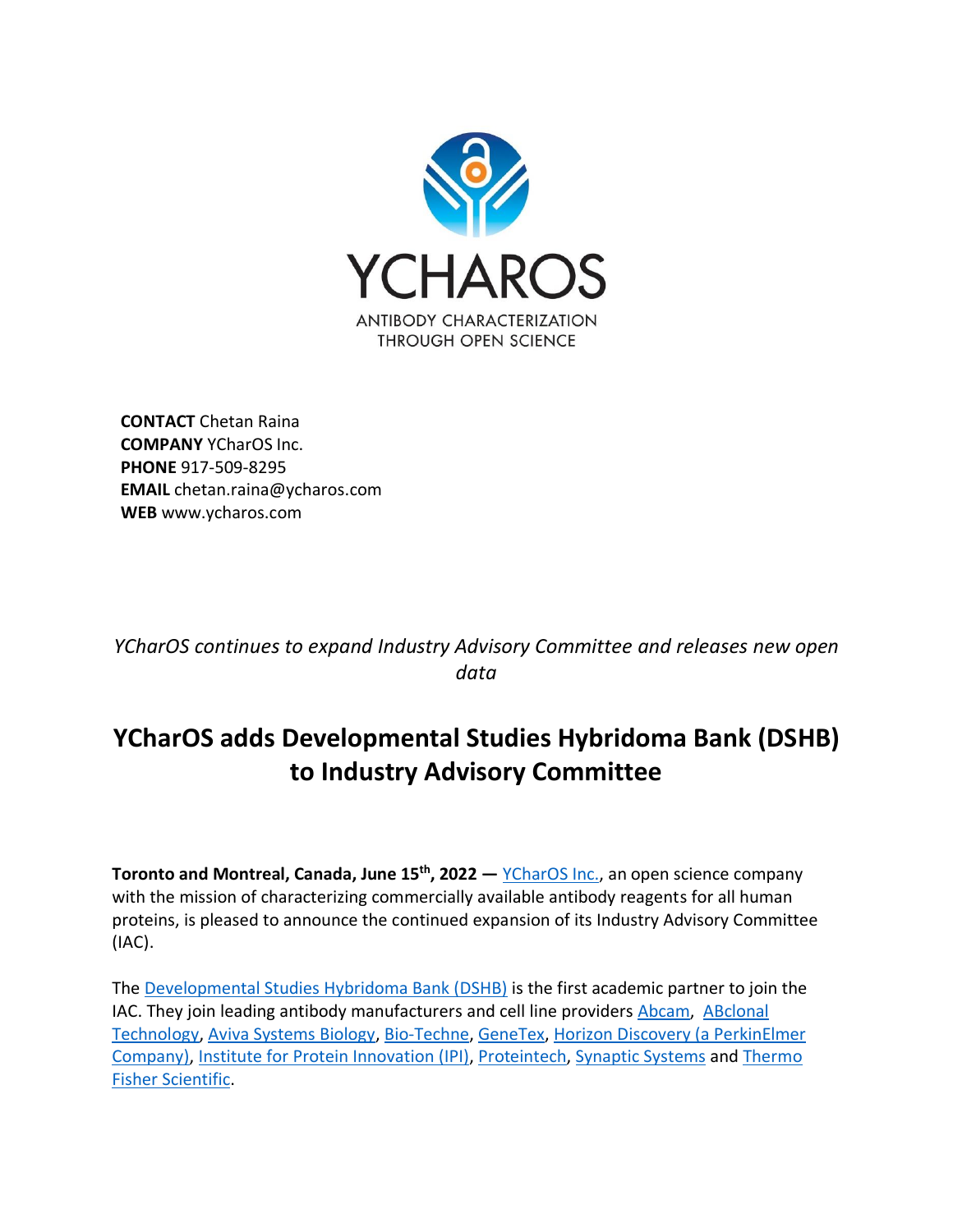The role of the IAC is to support YCharOS in enabling users of antibodies, grant funders and the broader scientific community to better evaluate commercially available antibody reagents and associated knockout cell lines. The IAC will help guide the YCharOS team to become the world's premier source for independent, open-source antibody characterization data.

In addition, YCharOS is announcing the release of new open science data. The [current results,](https://zenodo.org/communities/ycharos/?page=1&size=20) for antibodies targeting 47 proteins of relevance to neurology and pharmacology have been posted to [Zenodo,](https://zenodo.org/communities/ycharos/?page=1&size=20) the open science platform run by [CERN.](https://home.cern/) Antibodies have been tested for Western blot (WB), immunoprecipitation (IP) and immunofluorescence (IF) applications.

"Adding an academic partner shows the strength and flexibility of YCharOS' open science framework" said YCharOS Board Chair, Dr. Aled Edwards. "The DSHB's academic antibody providers will see their products tested using the latest gold standard characterization processes."

"The addition of DSHB continues to strengthen the breadth of our business." said YCharOS CEO Chetan Raina. "As an academic partner, the DSHB will bring a new perspective to our business and sciences processes."

Finding the right antibody for an experiment is a significant challenge for researchers and sits at the heart of the reproducibility crisis observed in biomedical research. To address this unmet need, YCharOS is performing head-to-head comparisons of commercially available antibodies to the same target protein and publishing the results in a transparent and open access way.

Companies or researchers interested in supporting our work are encouraged to contact YCharOS.

 $-$ ENDS  $-$ 

## **Notes to Editors**

## **About YCharOS Inc.**

YCharOS Inc. (Antibody Characterization through Open Science) is a Canadian, public interest, open science company with the mission of characterizing commercially available antibody reagents for all human proteins. All of YCharOS's scientific methods and results are transparent and patent-free. The antibody characterization platform industrializes the [rigorous](https://elifesciences.org/articles/48363)  [methodology](https://elifesciences.org/articles/48363) established at the Montreal Neurological Institute at [McGill University,](http://www.mcgill.ca/) in